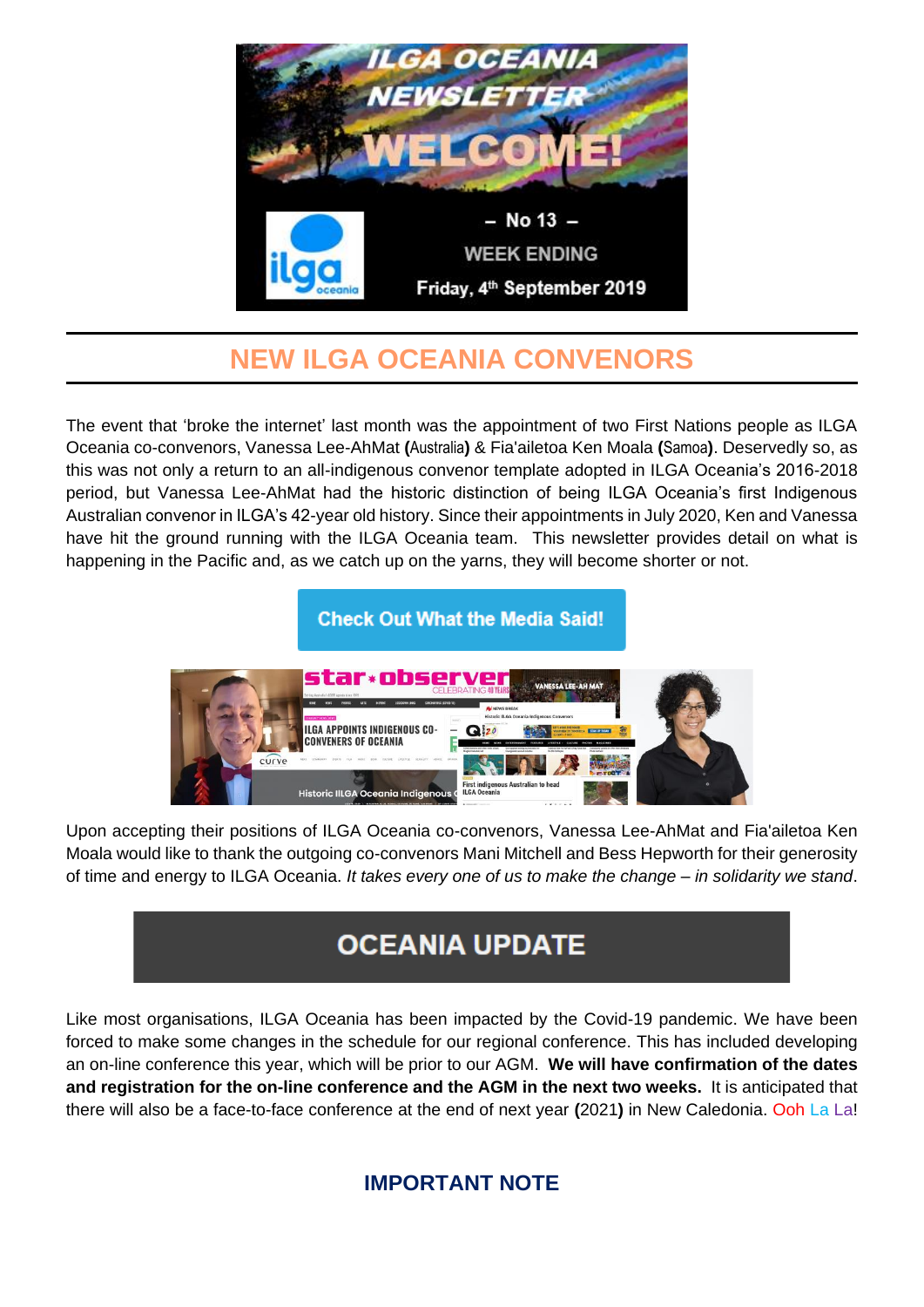Due to the tight schedule of an on-line conference, anyone who wants to put an issue on the agenda of the 4<sup>th</sup> ILGA Oceania Regional Conference, especially if it is a proposal for a constitutional change at the AGM **[**Saturday, 24 October 2020**]**, needs to submit the proposal on the official proposal form:-

#### **DEADLINE**: **Thursday, 24 September 2020 ONLINE PROPOSAL SUBMISSION FORM:**

**Click Here!** 

If it is a constitutional change proposal, it is important to note that there are already some proposals to change the constitution / standing orders which have been put forward by the ILGA Oceania board that could affect your submission, so make sure you review these existing ILGA Oceania board proposals before you submit your contribution:

#### **ILGA OCEANIA BOARD PROPOSALS:**

**Click Here!** 

**For Updates Visit Our Website!** 



For Updates Visit ILGA World's Website!

# **NEWS FROM OCEANIA - PACIFIC NATIONS**

### **AUSTRALIA**

#### **Religious Discrimination Bill**

Last week **(**Friday, 21 August 2020**)** ILGA Oceania made a submission to the NSW Parliament Joint Select Committee, concerning the proposal from Mark Latham **[**"One Nation" politician in the New South Wale [Legislative](https://en.wikipedia.org/wiki/New_South_Wales_Legislative_Council) [Council](https://en.wikipedia.org/wiki/New_South_Wales_Legislative_Council) **(**Upper House**)** and former Australian Labor Party leader**]** to add 'religious belief' rights into the NSW antidiscrimination legislation **[***Anti-Discrimination Amendment (Religious Freedoms and Equality) Bill 2020* (NSW)**]**. From a part indigenous / part legal perspective, ILGA Oceania put together a submission to oppose this bill.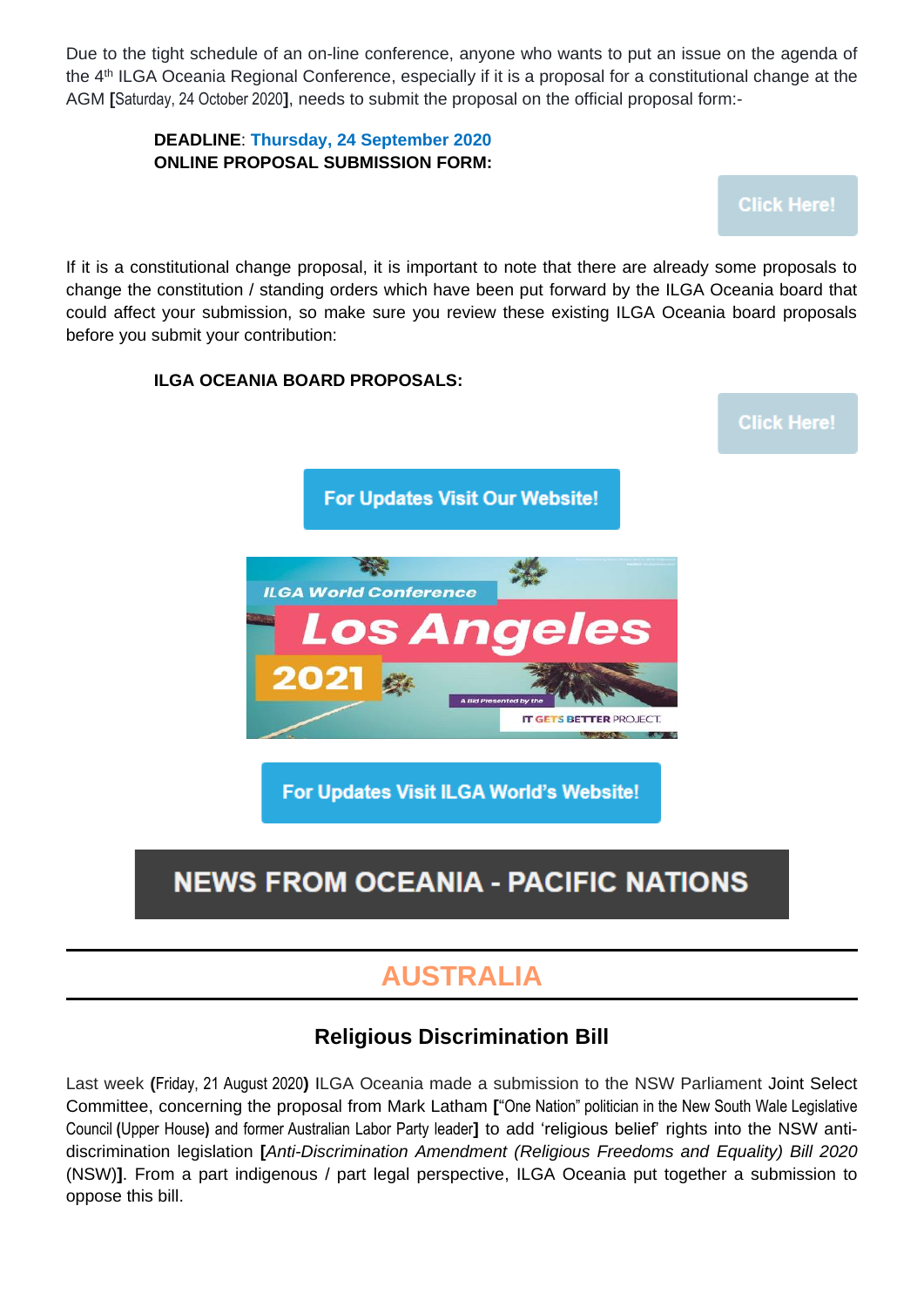

**Check Out the Submission!** 

# **TONGA**

The "Tonga Leiti s Association" **(**TLA**)**, the only LGBTIQ organisation in Kingdom of Tonga, has been an ILGA Oceania member organisation ever since its formation in 2006.

Due to Covid-19, this organisation's ordinary core activities have been either postponed or cancelled, e.g. the Nuku'alofa "Drop In" Centre, the Niue outreach program, their school sports anti-bullying/gender inclusiveness campaign, and even the Miss Galaxy Queen Pageant, the core source of revenue for the TLA. At the same time, TLA is shifting its activities towards new responsibilities involving community care such as "Tonga Health Promotion" support programs, food and water and Covid-19 prevention information provision, healthy lifestyle programs like the Zumba Competition, youth and senior harm reduction workshops and even a "Ministry of Health and the Ministry of Environment" endorsed essential service provision program.

Funding has been obtained from the Global Fund, for HIV Awareness Programs in Tonga's remote Islands, which has cushioned the blow from the loss of income which has threatened the funding the staff's salary and internal activities costs. However, TLA's current funding avenues from governmental projects have now gone to priorities set by the government in their own official pandemic response, which often dictates how TLA works.

Cruella Kingnukuturn, the current TLA Vice President, with the organisation for 10 years, has reported that a prolonged pandemic could see LGBT issues in our country lose its popularity, which will eventually affect the TLA's regular LGBTI-issue focused services. Cruella's advice to all LGBTI communities is *"We need more voices from the Pacific to raise concern, especially regarding the Covid-19 restrictions where borders were closed. This limitation has affected most members of the LGBT community, but also impacted vulnerable financial sources, e.g. funds."* Cruella urged donors *"to still have faith in what we are doing as it requires long term planning to pave the way for a healthy future".*

### **FIJI**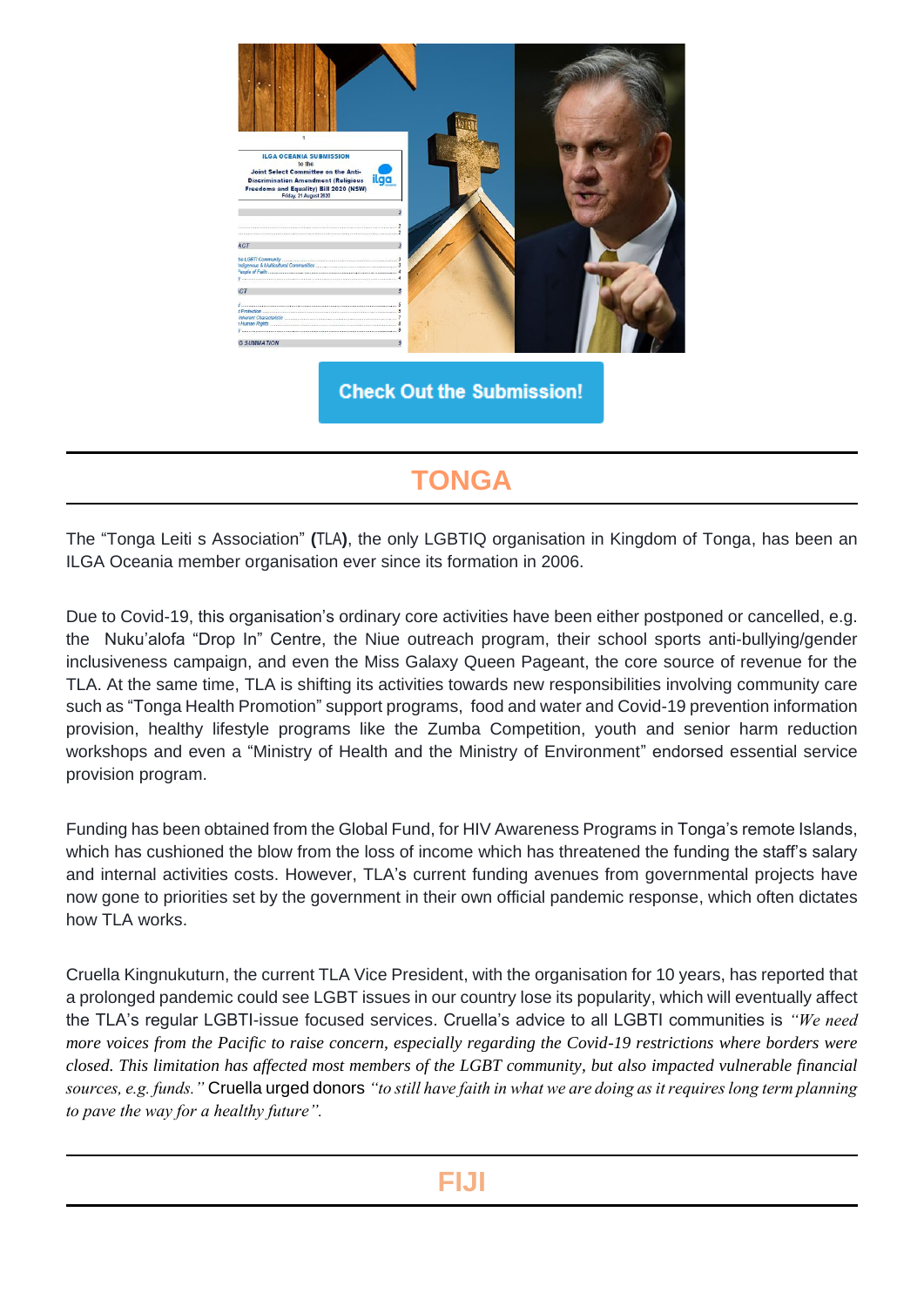"Youth Champs 4 Mental Health", founded in 2008, is a youth-led organisation focusing on education and awareness around mental health and suicide prevention in Fiji and the Pacific. Ordinarily, this organisation facilitates counselling, community awareness , education and research programs, with the aim of establishing resilient communities through the development of accessible and inclusive youth-friendly services that are helping young people struggling with mental health difficulties and suicide. "Youth Champs" also works closely with government departments to organise national events, establish referral pathways with stakeholders and advocate for youth development.

Covid-19 has had some social the advantages, like more time spent with families and an increased awareness of the importance of time management. These have compensated for the loss of culture and family activities like communal fishing, farming etc. However, "Youth Champs" are often now presented with cases of abuse, anxiety and depression from people in quarantine and can only now, due to isolation precautions, provide support and resources remotely. The LGBTIQ sex worker community has particularly been left out of the community normal mainstream support, such as food rations, and has suffered from a loss in job security, limited family support and often a lack of safe accommodation. "Youth Champs" are currently rolling out assistance in the form of food, utilities, medical, sanitary supplies for the LGBTIQ communities, however, the increase in demand for their support is putting pressure on the organisation.

Organisationally-speaking, the pandemic lockdown has had a dramatic impact by restricting extensive face-toface work and reducing resources. All community sessions and awareness programs have been cancelled. This has forced "Youth Champs" to utilise flexible ways of providing care to its members. Zoom or Skype meetings were utilised extensively to compensate for the lack of travel, and they have been exploring additional media platforms in their awareness and education role. Most of Now, most of the support and counselling is facilitated social media platforms, and phone calls or text messaging. Lionel Rogers, "Youth Champs" president reported that they "Had very minimal resources prior to the pandemic. When we had our COVID-19 cases the struggle started and we needed funds more than ever." All fundraising has ceased, which means his organisation now struggles to cover its assistance work.

# **PAPUA NEW GUINEA**

Kapul champions (Men of Diverse sexualities), established in 2012 and an ILGA member since 2018 is part of a PNG "Key Population Advocacy" Consortium with other PNG LGBTI organisations, e.g. Igat Hope (PLHIV), MSM/TG & Friends Frangipani (sex workers). Established in 2018, advocating for issues affecting the networks of vulnerable communities, this consortium is known for developing unique ways to undertake its support and advocacy programs.

Before COVID-19 hit PNG, this organisation had a few programs which were to be addressed in 2020, including an introduction of a Community-Based Monitoring (CBM) project, provincial trips to monitor advocacy programs, plans for community forums, but all are now put on hold. Now this consortium has been obtaining government donors for Covid-19 awareness programs, through the Global Fund, World Vision (PR) and a partnership with with UNAIDS and the Institute of Medical Research (IMR) conducted a Rapid Assessment of the Needs of People Living with HIV.

The impact on the LGBTIQ community of the pandemic has been marked. Communication barriers and logistical constraints are preventing most of PNG LGBTI communities from receiving information and resources. The closure of all the public transport means LGBTI people are struggling to get to clinics, including HIV positive people who need to get their ART drugs, and are experiencing depression from isolation. Sex workers need to continue to work with restrictions and, as a result, are being scapegoated and ostracised.

The consortium has faced is own problems with a lack of consistent communication with their communities, transportation issues, a lack of masks, sanitisers and promotional materials. Everyone has been following all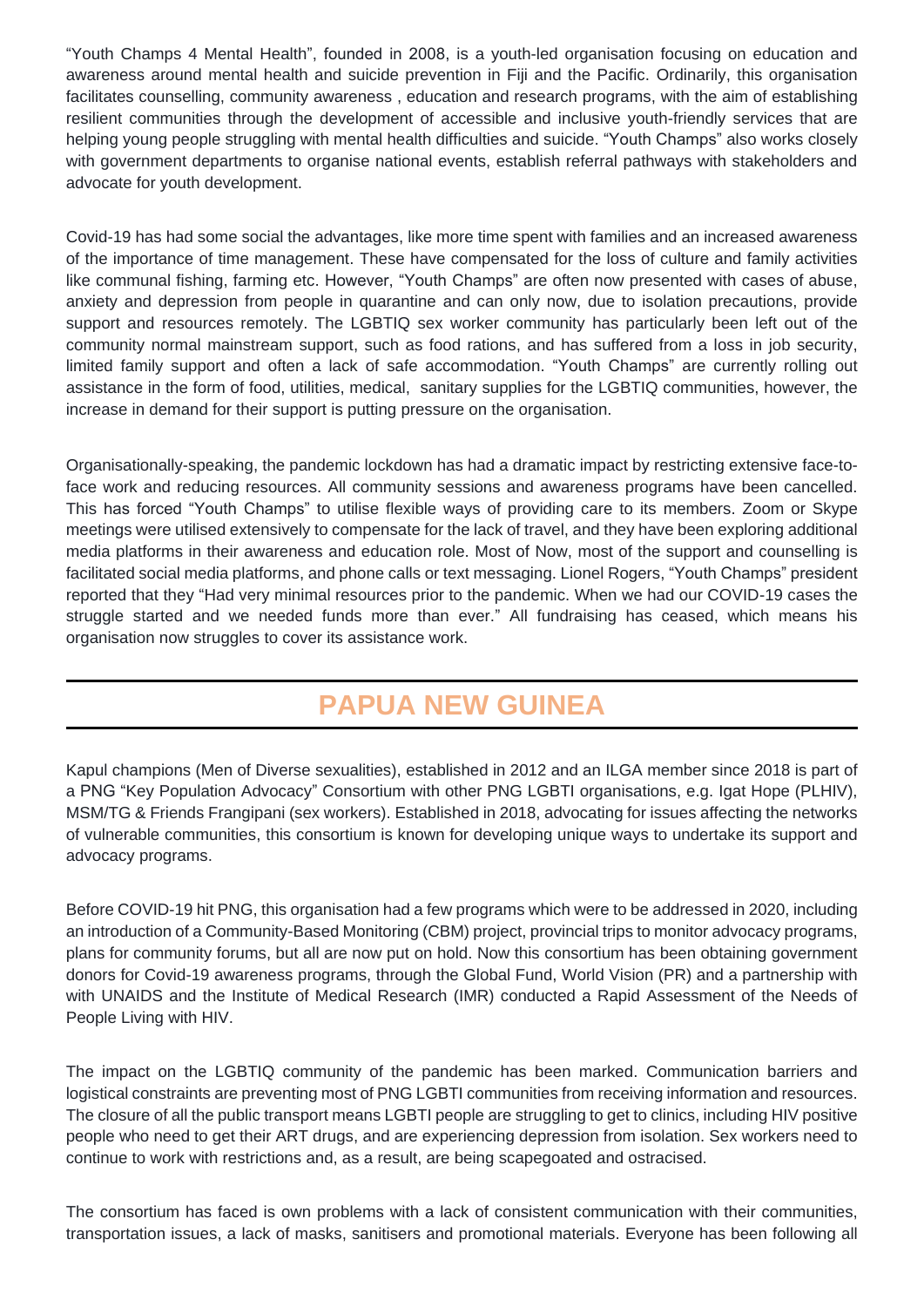the basic Covid-19 social distancing and sanitary rules and even limiting staff member office time. Covid-19 has seen an end to symposiums, which have now become virtual gatherings of no more than 10 people. The consortium is now in preparations for a potential Covid-19 second wave.

This consortium has had to adapt to the new norm of living with coronavirus. Things are not the same around the world and in PNG, which has seen a shift in funding and resources, necessitating a focus shift in activities. Limitation on international and domestic travel, has necessitated a rearrangement of work plans. Whilst the PNG government may unwisely deemphasise support for HIV and TB initiatives in the light of the main focus of the coronavirus, the consortium has pledged to continue to advocate for the PNG government to support the provision of ART drugs, safe-sex commodities, testing kits, STI drugs and basic services.

### **NEW ZEALAND**

The Federation of Gay Games (FGG) recently announced that Auckland has been shortlisted to become the host of the 2026 Gay Games, along with seven other cities, with the final decision to be made in February 2022.



## **COOK ISLANDS**

Pressure is being put on the Cook Island government to repeal its 1969 enacted law criminalising homosexuality, after it completely reversed its previous course to decriminalise homosexuality, in favour of one supporting the current law with a plan to expand the criminal sanction to include lesbians.